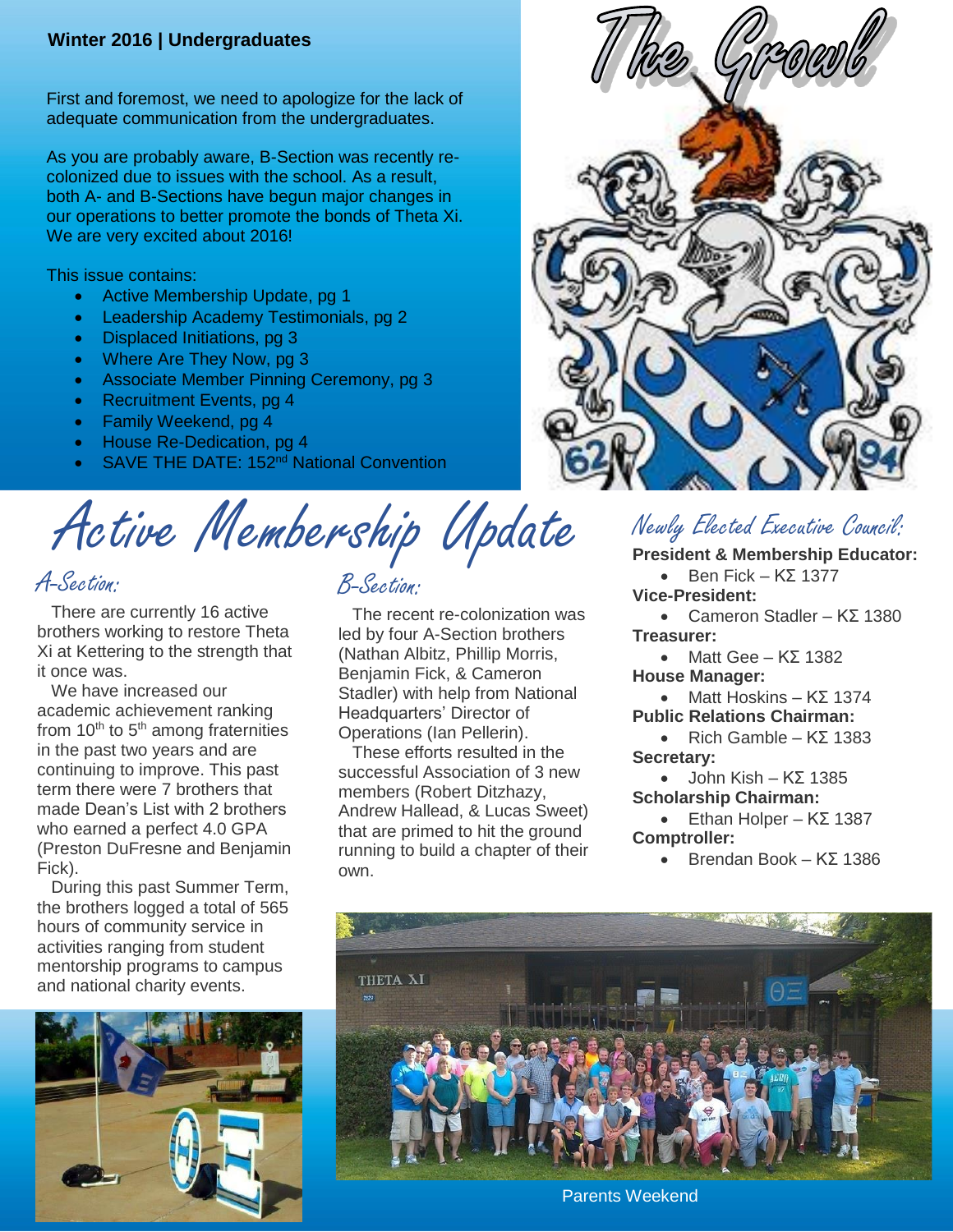

#### Academy Descriptions

Supported by Theta Xi Foundation, these academies promise to be an incredible weekend filled with activities designed to support the development of All True Men.

#### Presidents Academy:

The Vredenburgh Presidents Academy focuses on learning to apply a set of leadership competencies needed by chapter presidents. These include influencing followers to grasp a shared vision, motivating/empowering chapter members for engagement, and decisionmaking skills. The activities are designed to include significant time for them to talk/work in small groups for common problem-solving, support, and sharing ideas.

## Rising Stars Academy:

The Rising Stars

Academy concentrates on providing attendees an opportunity to develop their leadership styles and skills, in an interactive setting. Along with meeting new members from across the country, they gather ideas they can take back to strengthen their chapters in all areas of operations. Team building skills are strengthened by accomplishing tasks presented on an outdoor leadership challenge course.

Upcoming Events

- **A-Section Initiation** Feb. 29, 2016
- **B-Section Initiation** Apr. 6, 2016
- **152nd National Convention** Aug. 4-7, 2016 o The Commons Hotel in Minneapolis, MN o Registration now open at thetaxi.org
- Alumni Cookout April
- House Re-Dedication Apr. 30, 2016
- Alumni Golf Outing Jun. 1, 2016



We hope to have a large turnout for all of these events, so please get in touch with your pledge class and mark your calendars!!

Leadership Academy Testimonials

#### Presidents Academy:

The Presidents Academy was an enlightening experience, and it was an honor to be able to attend.

There were many collaborative exercises between presidents from all other chapters in the nation. It was great to work as a team and learn from other presidents.

There were main topics of having a vision, setting goals, and effective delegation. There were many discussions held and different activities. There were even a few outdoor obstacle challenges, one that had to be completed alone and a few others that required everyone to work as a team to overcome the challenge. We all definitely appreciate any alumni donations that have been made, and that are continuing to be made, to help make this program possible.

Written by KΣ 1366

# Rising Stars Academy:

Rising Stars academy of 2016 was an incredible experience that helped bring me closer with many brothers I never would have had the opportunity to meet otherwise. Brothers or not, a complete lot of strangers had the opportunity to grow as a team. Through various activities we learned how similar, and different we really are, but also why we shared the same values and grew to be Theta Xi men.

After this experience, I came back from Missouri full of inspiration to better our chapter. If a complete group of strangers can come together and accomplish things through teamwork and persistence there was no reason I couldn't inspire greatness within my own chapter! Written by KΣ 1381

A few weekends ago one of my pledge class brothers and I went to the Rising Stars Academy. For this retreat, we went to a YMCA camp outside of St. Louis and met with a ton of newly initiated Theta Xi men from other chapters. We did team building activities and shared ideas about how we each conducted different fraternity events like rush, public relations and initiation.

Even though I was only there for one weekend, I really bonded to these other TX men. I didn't think I would like people from an entirely different part of the country, but I was wrong. Even three weeks later I am still in contact with them. Theta Xi really does have good people at all of its chapters.

Written by KΣ 1382

 $P$  $R$ ESIDENTS **ACADEMY** THETA XI FRATERNITY



If you would like to help sponsor a brother attending these academies, please contact us at thetaxi.ku@gmail.com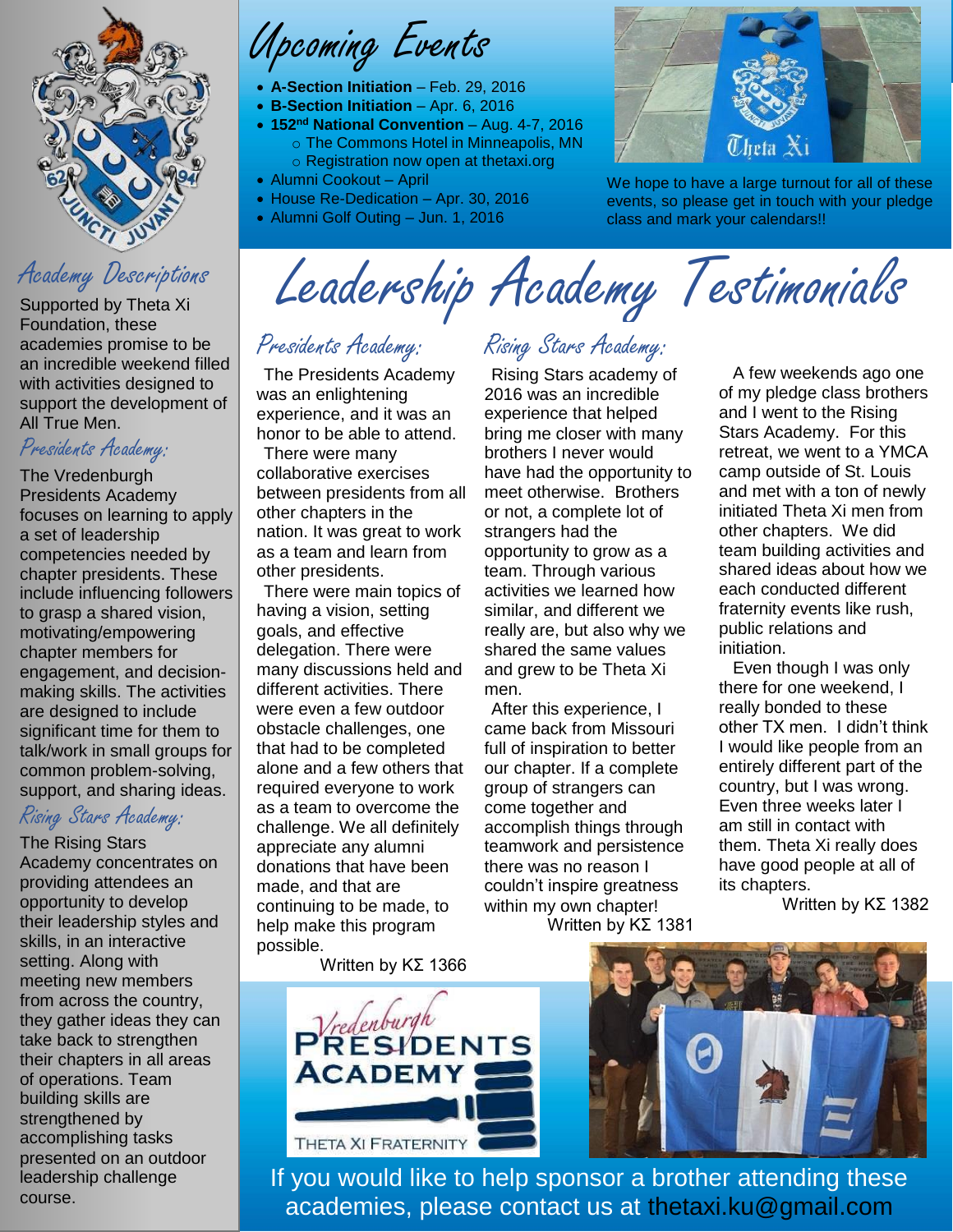

# Where Are They Now

Brothers,

I assume that I am not alone in wondering where Theta Xi alumni are in their lives outside of the brotherhood. Where are they working now? Have they accomplished major milestones? Are they married? Do they have families? The questions could go on forever.

This is why we are asking you, our alumni, to send us information! Whether it is a Pledge Class update, or a feature story on the accomplishments of a fellow brother, we are interested in sharing our stories beyond college.

Also, if there is anything that you would like to see in future Growl's of you would like to submit an article of any kind, then PLEASE send them to us at [thetaxi.ku@gmail.com.](mailto:thetaxi.ku@gmail.com)



# Displaced Initiations

#### A-Section Initiation at the School:

We were proud to welcome our three newest brothers to the bonds of Theta Xi on February 26. We welcomed Brendan Book KΣ 1386, Ethan Holper KΣ 1387, and Mitchell Marcotte KΣ 1388.

Our initiation was held in the International Room of the Campus Center which raised a lot of concern with regard to keeping the ceremony a secret and performing it the way it is supposed to be done. In the end, we dedicated two brothers to guard the entrances to the room.

The setup was another concern, but we were still able to have every piece of the normal Chapter Room including a temporary Board for the active members. The brothers really came together to pull off the ceremony with the same quality that we would if we were in the House.

We are very sorry for the short notice about the ceremony details. We wanted to wait as long as possible in case we could get back into the House. Also, we owe a huge thank-you to the recent alumni, Nick Orlando, Alex Mikolaizik, and Nathan Albitz for coming on such short notice. Especially Nate for volunteering to participate in the ceremony! Written by KΣ 1377

## Associate Member Pinning Ceremony

For both A- and B-Section, we are now honoring our new members with a public Pinning Ceremony. During this ceremony, our bid acceptees become officially associated with Theta Xi by receiving their Big B's, their Associate Member pins, and their Quest for Theta Xi.

This year we invited our Associate Members' families and friends, our advisors, and Kettering faculty. Moving forward, everyone is welcome to this event, so be on the lookout for more information about next year's ceremonies for both sections.

# Upcoming B-Section Initiation

We will be initiating our 3 B-Section Associate Members on April 8<sup>th</sup>. If the House is finished by then, we will have it in our normal Chapter Room, otherwise we will do it in the International Room again.

Since there aren't any actual B-Section positions, we will be filling the roles with A-Section brothers, so if any alumni would like to participate in the ceremony, please contact me at 734-678-4723 or [benkfick@gmail.com.](mailto:benkfick@gmail.com)

Written by KΣ 1377

Phil Morris pinning Lucas Sweet during B-Section